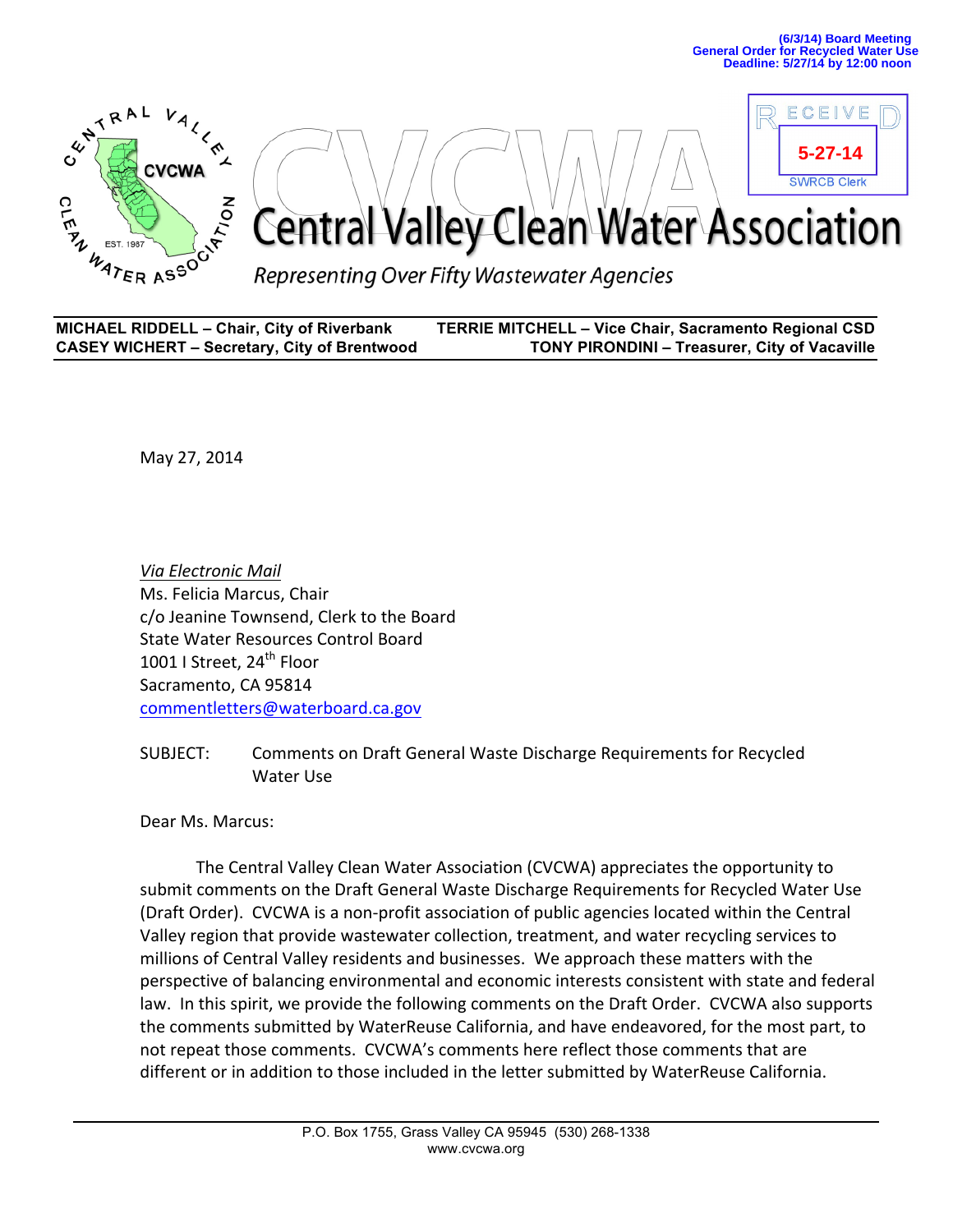## **I.** General Comments:

Like WateReuse, we urge the State Water Resources Control Board (State Water Board) to adopt this permit as water recycling requirements (WRRs) rather than waste discharge requirements (WDRs). Recycled water is not a waste, but a resource, and should be regulated as such. CVCWA understands that the State Water Board is seeking legislative clarification in its authority to issue general WRRs. CVCWA recommends that this order be adopted preferably as WRRs, or in such a way that the permit automatically transfers to WRRs once the issue of authority to issue general WRRs is resolved. With this second option, we envision that all enrolled under the Draft Order WDRs would automatically transfer to WRRs once it becomes available.

This Draft Order is being issued under Directive No. 10 of the Governor's Executive Order, which directs the State Water Board to adopt statewide general WDRs to facilitate the use of treated wastewater that meets standards set by the Department of Public Health, in order to reduce demand on potable water supplies. Additionally, as set forth in the notice, Directive No. 19 of the Executive Order provides that the California Environmental Quality Act requirement to conduct an environmental review is suspended to allow the State Water Board to adopt this Draft Order as quickly as possible. CVCWA is concerned that the terms or applicability of this Draft Order could change if the drought ends. Permitting certainty is important for our members and for those that would utilize recycle water. CVCWA requests clarification on this issue.

CVCWA is unclear from the Draft Order language how current recyclers under Master Reclamation Permits (MRPs) or with recycling provisions, those with individual WDRs for their recycling projects, and those with recycling provisions within their National Discharge Pollutant Elimination System (NPDES) permits or WDRs for their treatment facility would or could transition to this general permit. In general, CVCWA supports that water recyclers have the choice to remain under their current permits or transition to this general permit, or potentially, have coverage for different projects under separate permits. CVCWA requests clarification of this issue, including what process would be followed in transferring from another permit to this permit.

CVCWA request clarification on how this permit will be administered. For example, will the permit be issued and administered by Regional Water Quality Control Boards (Regional Water Board), or is the process different? What authorities do the Regional Water Boards have in modifying or adding to this general permit?

As a preliminary matter, concerning the permit, we recommend that the findings in the Draft Order be reorganized to fall under general categories or headings. By reorganizing the findings under certain specified headings, it should assist in making the Draft Order easier to follow and will help to avoid duplication of findings. Examples of such general categories could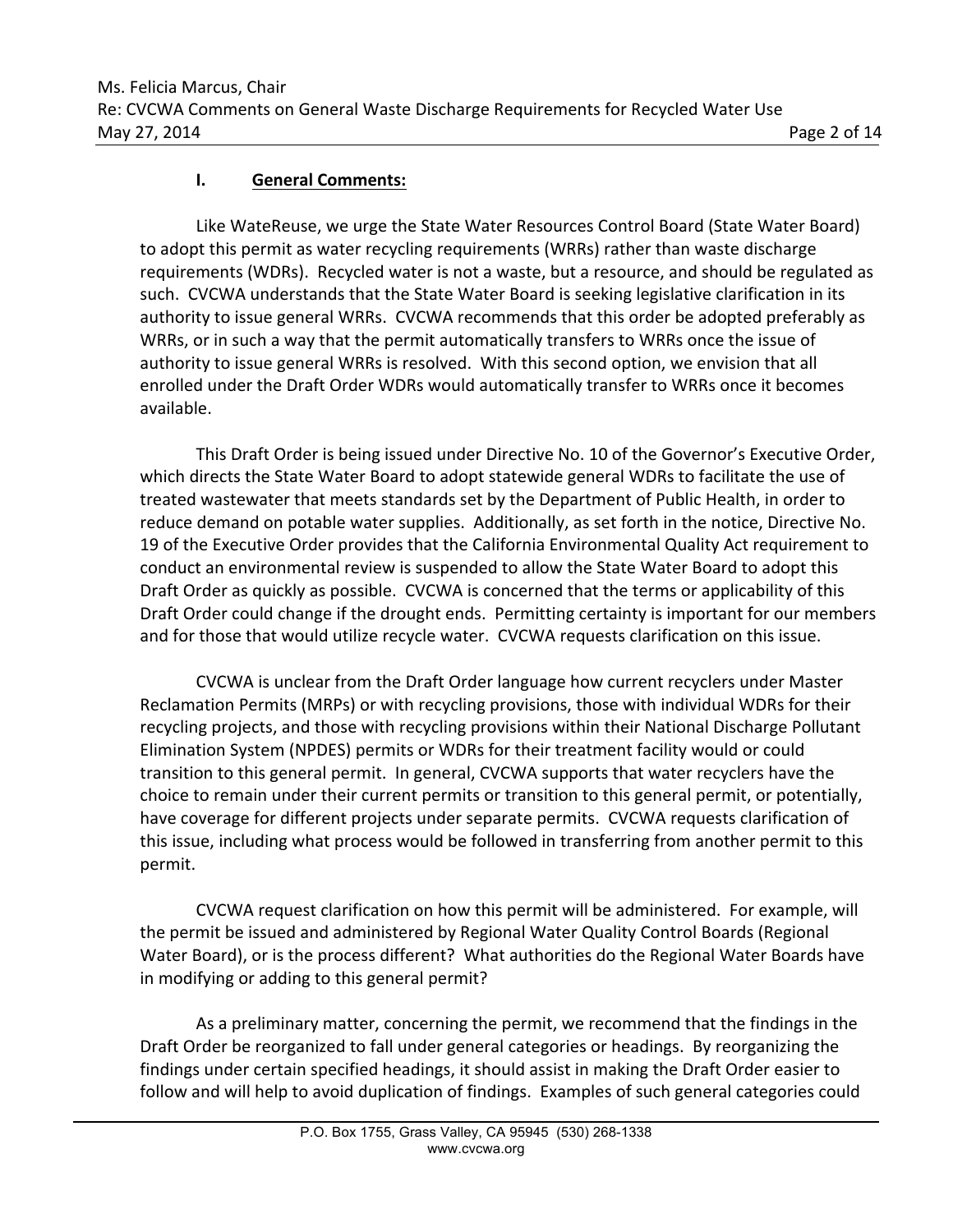include: Basin Plans, Beneficial Uses, and Water Quality Objectives; Antidegradation Considerations; Treatment and Control Practices; Water Recycling Regulatory Considerations; and, California Environmental Quality Act.

Further, we recommend that the Draft Order consistently refer to recycled water as recycled water rather than as a discharge of a waste. We understand and recognize that application of recycled water under this Draft Order is regulated through general WDRs. Regardless of the regulatory mechanism, however, recycled water is a valuable resource and not a "waste" per se.

We are also concerned that the Draft Order is written in a way that encourages landscape irrigation but does not fully incorporate provisions to encourage the use of recycled water for agricultural irrigation. To ensure that the Draft Order does in fact encourage the use of recycled water for both, we have made a number of recommendations to help facilitate use of the Draft Order in the broadest and most efficient manner possible.

Our specific comments are provided here and are organized in order of the provisions as they appear in the Draft Order for the sake of efficiency.

## **II.** Comments on Findings

Finding 3: To ensure that Finding 3 properly reflects the potential beneficial impact of recycled water, we recommend that it be revised as follows:

"Recycled water" means water which, as a result of treatment of waste, is suitable for a direct beneficial use or a controlled use that would not otherwise occur and is therefore considered a valuable resource. (Wat. Code, § 13050(n).) Coverage under these General Waste Discharge Requirements (WDRs) for Recycled Water Use (General Order) is limited to treated municipal wastewater for non-potable uses. An estimated 1.85 to 2.25 million acre-feet of water supply could be realized annually through recycling by the year 2030.<sup>1</sup> Of this total amount, an An estimated 0.9 million to 1.4 million acre-feet of "new water" could be realized by 2030 through recycling of municipal wastewater that is discharged into the ocean or saline bays. Because discharges to the ocean or brackish water bodies support few, if any, downstream beneficial uses, such discharges are excellent sources of wastewater for future recycling efforts.<sup>2</sup>

<sup>&</sup>lt;sup>1</sup> California Department of Water Resources, Bulletin 160-2009, p. 11-9.

<sup>&</sup>lt;sup>2</sup> California Department of Water Resources, Bulletin 160-2009, p. 11-7.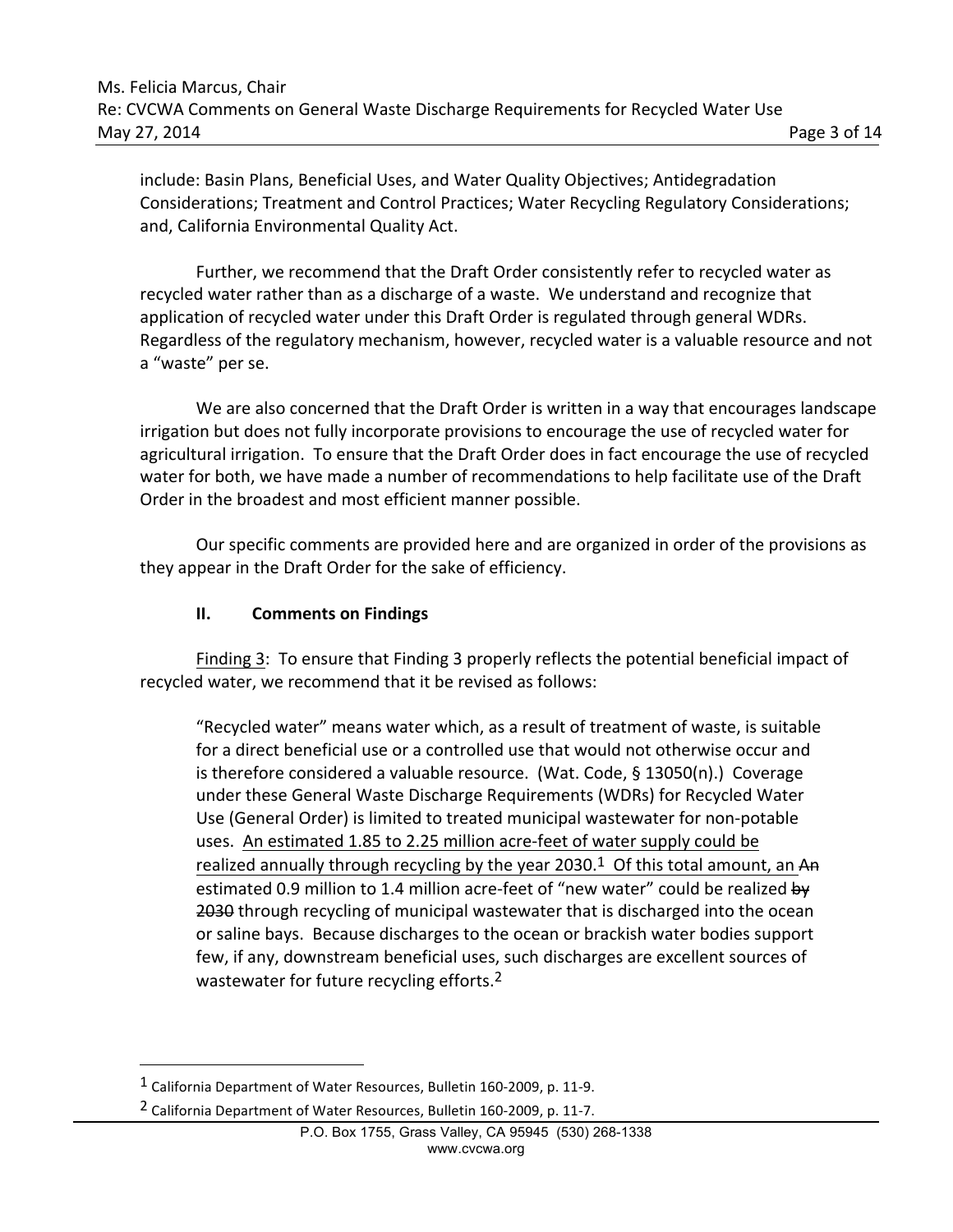Additionally, CVCWA does not believe this finding as currently written gives the complete message of water recycling. Recycled water has equally important benefits when discharging to an inland fresh water streams.

Finding 4: Use of recycled water can also benefit surface water supply and storage when it replaces surface water that would normally be diverted. Reducing the need for diversions can allow more water in rivers and streams or to remain in reservoirs.

Finding 7: As proposed, this Finding is focused on municipal uses of recycled water. To fully capture the intent of promoting the use of recycled water for agricultural irrigation purposes, we recommend that the last sentence of finding 7 be revised as follows:

These projects will provide water supply and municipal wastewater disposal benefits for communities, and will provide water supply benefits to California agriculture.

Finding 9: Finding 9 suggests that uses of recycled water under the Draft Order must be in compliance with the State Water Board's Recycled Water Policy. Such a statement may be appropriate for use of recycled for landscape irrigation purposes. However, to the extent that the recycled water use will be for agricultural irrigation, the State Water Board's Recycled Water Policy does not apply. Thus, we recommend that reference to the State Water Board's Recycled Water Policy be deleted to avoid confusion.

Finding 10.c: The term "animal water supply" as used in the Draft Order is fairly broad and is not consistent with the intent of title 22 of the California Code of Regulations (Title 22), which does not specifically provide for use of recycled water for livestock watering. Although not specifically mentioned in Title 22, many other uses of recycled water can be allowed by California Department of Public Health (CDPH) pursuant to California Water Code (CWC) section 13523(b). In fact, CWC section 10633(d) and CWC section 13511 both mention several types of water recycling that is encouraged, but is not specifically called out in Title 22. In such cases, CDPH would approve the use during its approval of the Title 22 engineering report. To ensure consistency with title 22 and maximize its potential use, we recommend that reference to "animal water supply" be deleted, or at minimum, be changed to "livestock watering."

Finding 15: We understand that monitoring for certain constituents is necessary to ensure protection of public health and the environment. However, the amount of monitoring contemplated by statements in Finding 15 are excessive and unnecessary, and could act as a deterrent to encouraging use of recycled water, especially for agricultural irrigation, small communities, seasonal dischargers, and land dischargers that are not required to do this monitoring under NPDES permits. Accordingly, we recommend that finding 15 be revised to better clarify the level of monitoring that is actually necessary to protect public health and the environment for the uses that will be covered under this permit, taking into account the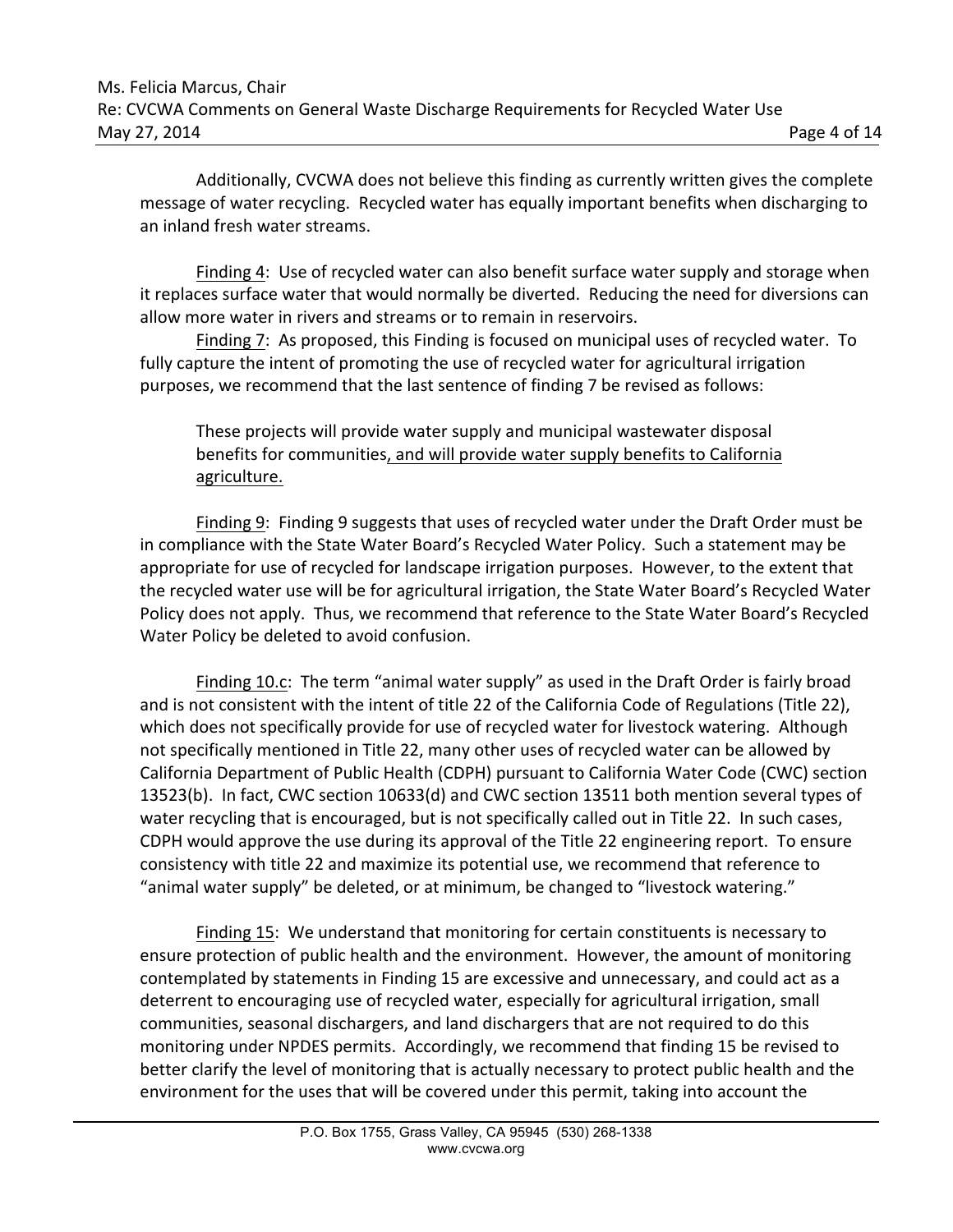conditions of this permit; for example, that recycled water be applied at agronomic rates. Further, although such monitoring may be required for landscape irrigation projects that are permitted under the streamline permitting provision in the State Water Board Recycled Water Policy, no such monitoring is applicable to recycled water use of agricultural irrigation or other non-landscape irrigation uses that will be covered by this permit, and no such monitoring should be mandated through this Draft Order.

Findings 16 through 22: These findings are identified under the general heading of "Regulatory Issues." While this is generally true, we recommend that the heading be broadened to reflect the nature of the findings, which includes both statutory and regulatory requirements. Thus, recommend the section be broadened to "Statutory and Regulatory Requirements." Further, with this broader heading, it may be appropriate to include other findings in this section. We will identify such findings accordingly in our comments below.

- Finding 18: This finding is particular to WDRs and conveys the wrong message about recycled water. CVCWA recommends this finding be deleted.
- Finding 19: We are unsure as to the purpose of Finding 19. Discharges of wastewater are controlled and regulated by the State Water Board, and the nine Regional Water Board. Other entities, such as those listed in Finding 19, do not have the authority to regulate such discharges, expect as applicable through land use restrictions and conditional use permits. We request that the State Water Board revise Finding 19 to clarify the intent and purpose for which it exists.
- Finding 20: For the sake of clarity, we recommend that Finding 20 be revised as follows:

The General Order is applicable to recycled water projects where recycled water for non-potable use is used or transported. , and is not intended to The General Order does not regulate the treatment of wastewater.

Finding 23: To ensure compliance with the provisions of the antidegradation policy, we recommend that finding 23 be revised as follows:

This General Order regulates authorizes the use of recycled water that may result in discharges to waters of the State. discharges to numerous water bodies, each with its own chemical characteristics. There is not sufficient data to determine which receiving waters are high quality waters for the various constituents that may be associated with recycled water. To the extent use of recycled water results in a discharge to a water of the state covered under this General Order may be that is considered to be a high quality waters, this General Order is consistent with the authorizes degradation to the water of the state in a manner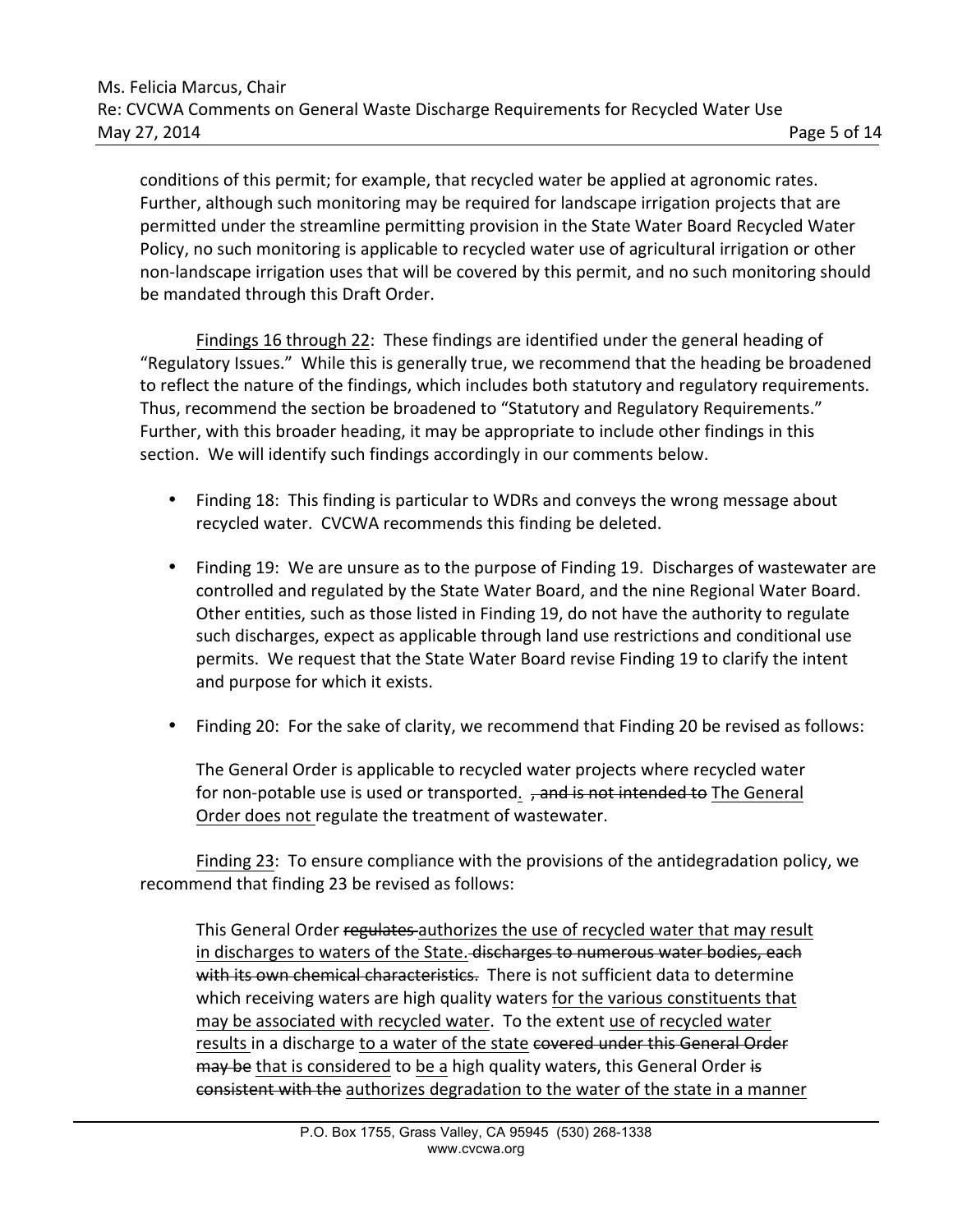that is consistent with the Antidegradation Policy as described in the findings below. Further, Salt and Nutrient Management Plans prepared in accordance with the Recycled Water Policy as described in Finding 13 above, will require analysis on an ongoing basis to evaluate inputs to the basin, the salt and nutrient mass balance, and the available assimilative capacity.

Finding 24: Based on our reading of Finding 24, it appears that its primary intent is to state that the Best Practical Treatment or Control (BPTC) is being required by this Draft Order because any recycled water use must be consistent with Title 22. We agree with that general premise and accordingly, support the first paragraph of Finding 24. However, we do not support the subsections (a through c) as currently proposed as being necessary for ensuring that BPTC is being required. Rather than including the items specified in subsections a through c, we recommend that subsections a through c be deleted and a new finding be added after Finding 24 that states as follows:

This General Order further results in BPTC of the discharge necessary to assure that pollution or nuisance will not occur. Such requirements include, but are not limited to, the following:

- a. Application of recycled water is limited to agronomic rates;
- b. Application of recycled water for agricultural irrigation purposes shall be controlled to the extent practical to prevent runoff from application areas;
- c. Application of recycled water for non-agricultural purposes shall be controlled to prevent recycled water from discharging into waters of the United States; and,
- d. Compliance with title 22 prevents nuisance from odors and other nuisance conditions.

Finding 25: We agree that the use of recycled water is to the maximum benefit to the people of the state, and that Finding 25 is intended to make such a statement accordingly. However, there are some statements in Finding 25 that are not supported on their face that should be deleted. One such sentence is found in the middle of the first paragraph, and we recommend that the sentence be modified as indicated here.

The use of recycled water in place of both raw and potable water supplies for the non-potable uses allowed under this order improves water supply availability and helps to ensure that higher quality water will continue to be available for higherlevel human uses and for instream uses for fish and wildlife, which have been negatively impacted as a result of over-appropriation of surface water supplies and of environmental impacts associated with construction and operation of dams and other water diversion works.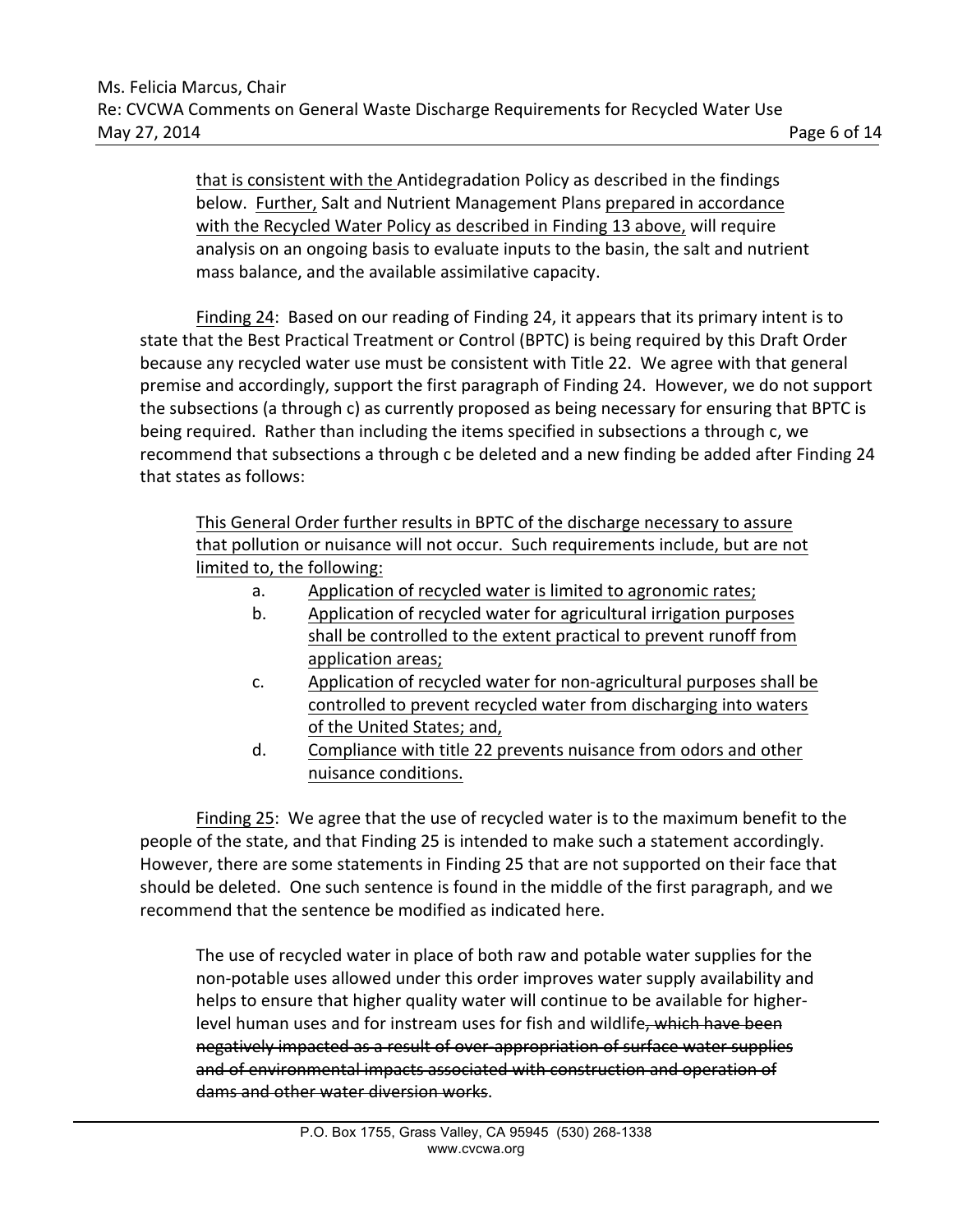Next, the second paragraph of Finding 25 makes reference to treatment technologies being required "include primary, secondary, and/or tertiary treatment, and disinfection for pathogen removal." To our knowledge, there are no approved Title 22 uses that can occur with primary treatment of wastewater. Thus, reference to primary treatment should be removed.

With respect to the last paragraph of Finding 25, it appears to be a restatement of the general premise that compliance with Title 22 assures that BPTC is provided. As indicated previously, this general premise is covered by Finding 24, and through the new finding proposed above. Accordingly, this paragraph is unnecessary and creates confusion.

Finding 26: Reference to Regional Water Board discretion is not an appropriate statement within the context of this finding. To the extent that the Regional Water Boards have certain discretionary actions associated with implementation of the Draft Order, such discretion should be clearly specified in the operative provisions of the Draft Order, not in a finding regarding specific constituents of concern. Thus, reference to Regional Water Board discretion should be deleted. Further, we recommend that the opening paragraph of Finding 26 be further revised as follows:

Constituents of concern associated with recycled water that have the potential to degrade waters of the state groundwater include salinity, nutrients, pathogens (represented by coliform bacteria), and disinfection by-products. The Regional Water Board has discretion in enrolling Dischargers under this General Order. If the use of recycled water will result in a discharge that unreasonably affects beneficial uses, or results in water quality that is less than that prescribed in applicable policies, the producer of recycled water Discharger may elect to improve treatment, or the producer of recycled water may seek coverage for recycled water use through an individual order prepared by the applicable Regional Water Board. a site-specific order can be prepared. The State Board finds that the use of recycled water permitted under this General Order will not unreasonably affect beneficial uses or result in water quality that is less than that prescribed in applicable policies because of the following characteristics and requirements associated with each of the recycled water constituents of concern. Each of the recycled water constituents of concern are discussed below:

Another general comment with respect to Finding 26, where the term groundwater is used, we recommend that it be substituted with the term "water of the state."

Finding 26.a: Some Regional Water Boards refer to salinity in terms of Electrical Conductivity rather than total dissolved solids. To account for variability in how salinity is referred to, we recommend that this provision be revised as follows: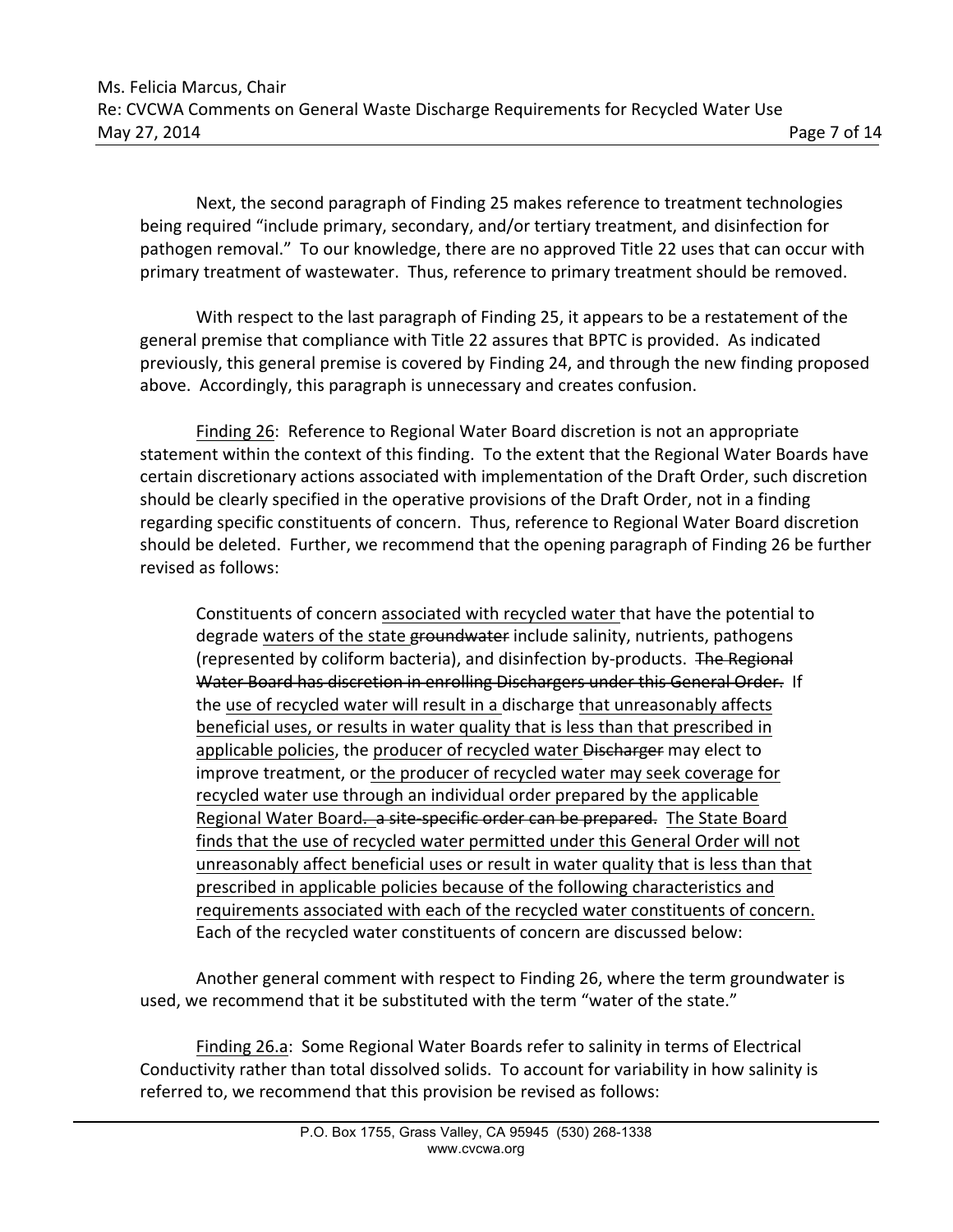Salinity is a measured in water through various different measurements, including but not limited to, of total dissolved solids (TDS), electrical conductivity and fixed dissolved solids. in water. Excessive salinity can reduce impair the beneficial uses of water. Salinity levels in the receiving water can be affected by the use of recycled water if the recycled water has elevated concentrations of salinity. with elevated concentrations of TDS. However, it is anticipated that in many most cases, the use of recycled water for irrigation will consist of a portion of the total applied irrigation water. . . . The B-blending of sources of irrigation water overtime will generally reduce concentrations of, and/or loading rates of, salinity constituents. As a result, salinity increases are unlikely to impair an existing and/or potential beneficial use of a water of the state.groundwater.

Finding 26.d: Unlike subsections a through c of this finding, the finding in subsection d is inappropriate in that it promotes a treatment technology rather than expresses how Title 22 or this Draft Order will protect beneficial uses from disinfection byproducts (DBPs) reaching a level of concern in receiving waters (if it even occurs) due to recycled water use. For example, this permit is not for direct groundwater recharge, and therefore is not covering the pathway to where DBPs may enter groundwater supplies. In addition, this permit limits land application to agronomic rates. CVCWA recommends this finding be deleted or modified to reflect the permit and Title 22 protections, rather than describe a treatment technology.

Finding 27: This finding appears to be a restatement of the law with respect to Water Code section 1211. As such, it is not relevant to antidegradation issues and thus should not be in this section of the Draft Order. Additionally, this law is not applicable to all recycled water uses and should not read as such nor should a confirmation be required. CVCWA recommends this section be modified.

Finding 28: This finding appears to be associated with supporting the antidegradation analyses by stating that a certain use of recycled water under this Draft Order could unreasonably affect beneficial uses (which is the definition of pollution at Water Code section 13050(I)), then the Regional Water Board may find it necessary to regulate the recycled water use under an individual order that has different or more restrictive requirements than those here that are necessary to ensure compliance with the law. However, the finding repeatedly uses the term "unacceptable," which is a new terms that does not exist in law of the State's antidegradation policy. To clarify the intent of this finding, we recommend that Finding 28 be replaced in its entirety with the following:

This General Order authorizes specified uses of recycled water statewide. However, if the use of recycled water under this General Order would unreasonably affect beneficial uses or result in water quality less than that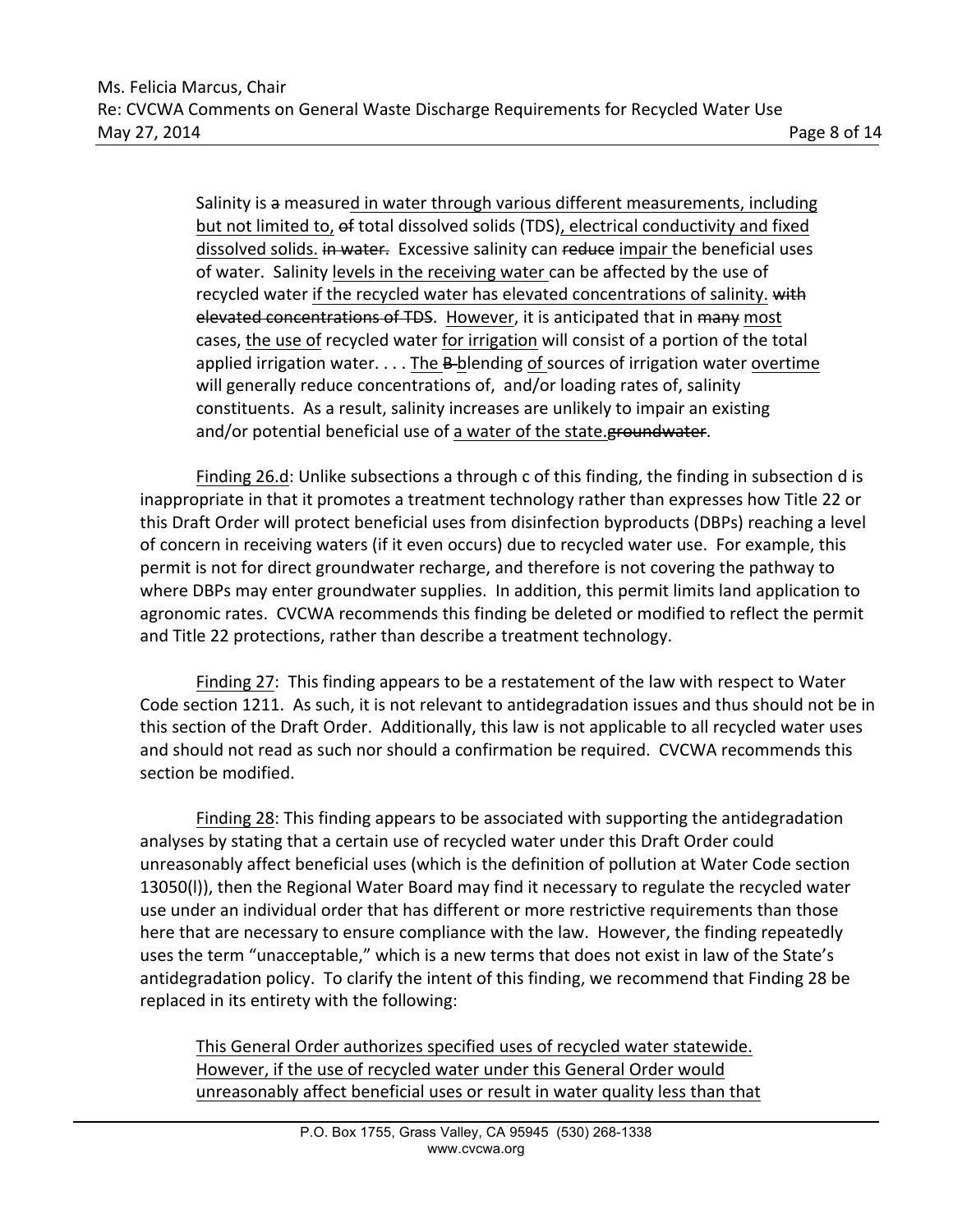described in applicable policies, than the Regional Water Board's Executive Officer might find it necessary to permit the use of recycled water under an existing order already adopted by the Regional Water Board, or under a new site-specific order. Before permitting the recycled water use separately rather than allowing it to be covered by this General Order, the Regional Water Board's Executive Officer must find at least one of the following in the notice of intent response letter:

- a. The proposed use of recycled water will result in a discharge that unreasonably affects beneficial uses;
- b. The proposed use of recycled water will result in a discharge that causes the receiving water to have water quality less than that described in applicable policies;
- c. The proposed use of recycled water will otherwise result in a discharge that fails to comply with the applicable Basin Plan or State Water Board plans or policies.
- d. The proposed use of recycled water will result in a discharge that is not consistent with a Salt and Nutrient Management Plan prepared pursuant to the Recycled Water Policy and as approved by the Regional Water Board.

Finding 30: This finding references an application fee. However, CVCWA and its members are uncertain as to what the fee would be and what it would be used for. Clarification on this issue would be appreciated.

Finding 31: We understand the intent of Finding 31 is to state that if the use of recycled water results in a discharge of a pollutant from a point source to a water of the United States that a NPDES permit may be required. However, as currently proposed, Finding 31 inadvertently suggests that irrigation ditches that have a connection to waters of the United States are themselves subject to NPDES permit requirements. This is not necessarily true. Further, to the extent that there are irrigation ditches available that could be used for the conveyance of recycled water, and such ditches are not waters of the United States, no NPDES permit should be required and their use should be encouraged. We also believe that with respect to the application of NPDES permit requirements, that the finding should be revised to indicate that this Draft Order does not authorize discharges of pollutants from point sources to waters of the United States, and to clarify that agricultural irrigation return flow that may result from recycled water use is not subject to NPDES permit requirements. Accordingly, we recommend that Finding 31 be replaced in its entirety with the following:

This General Order does not authorize discharges of pollutants from point sources to waters of the United States, thus the use of recycled water allowed pursuant to the terms of this General Order are not subject to National Pollutant Discharge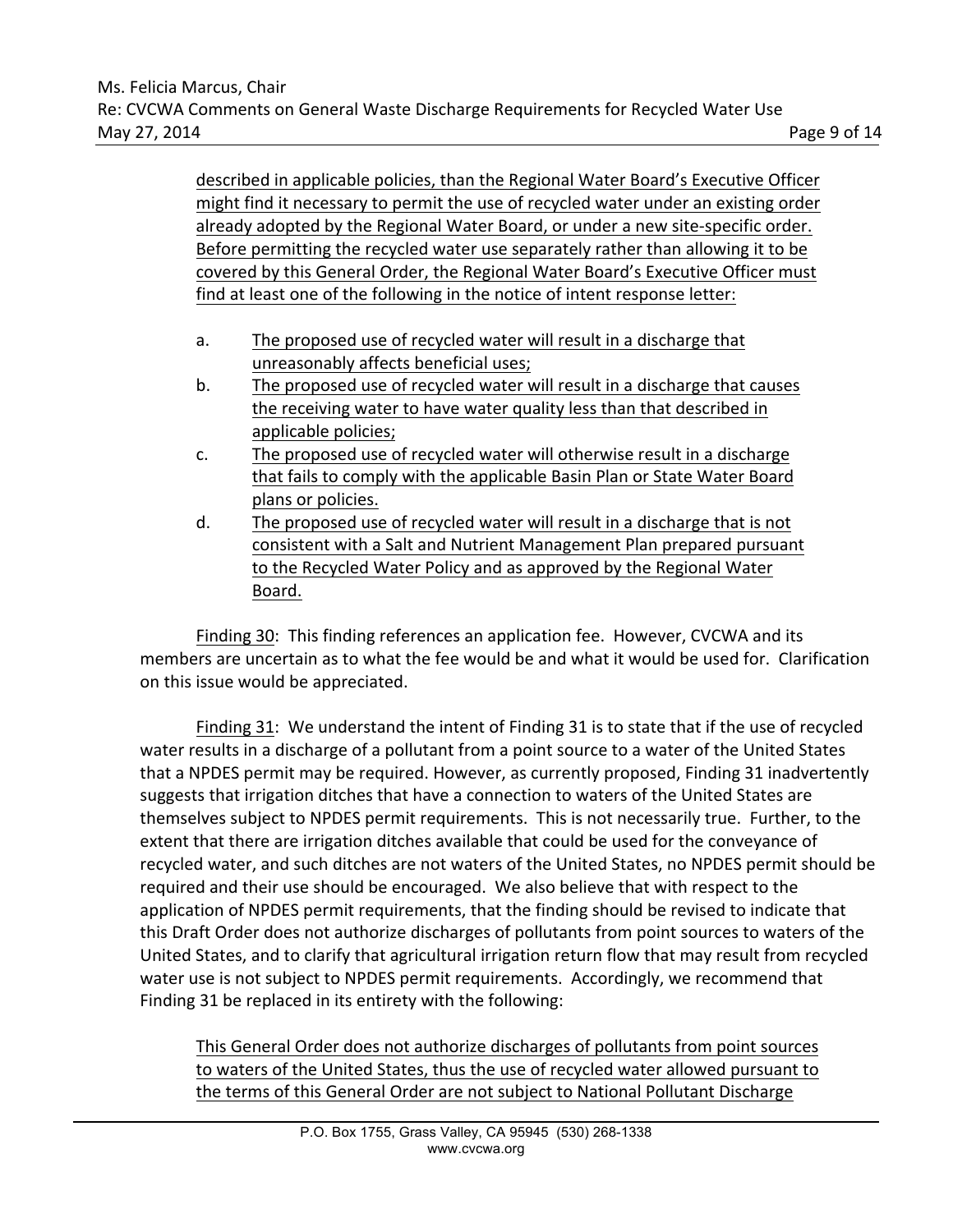Elimination System (NPDES) permits. To the extent that this General Order results in agricultural irrigation return flows entering waters of the United States, such return flows are not subject to NPDES permits (33 U.S.C., §1342(l)(1)) but may be subject to waste discharge requirements or conditional waivers as adopted by Regional Water Boards. Where such waste discharge requirements or conditional waivers exist, this General Order requires that users of recycled water comply with their provisions.

Finding 32: Rather than trying to summarize the various beneficial uses that may or may not apply, we recommend that Finding 32 be revised to include only the first sentence. Otherwise, the summary table creates confusion.

## **III.** Comments on Operative Provisions

Prohibition A.2. – This prohibition is unnecessary. Specification B.2 requires that a user consider the soil condition prior to application of recycled water use. Thus, it is unnecessary to include this as a prohibition.

Prohibition A.3. – This prohibition may be appropriate for uses of recycled water for landscape irrigation, however, it is not appropriate for the use of recycled water for agricultural irrigation purposes. Some agricultural irrigation uses may result in irrigation return flows, which at that point, such return flows are subject to waste discharge requirements and conditional waivers as adopted by Regional Water Boards. To clarify the applicability of this prohibition, we recommend that it be revised as follows:

Recycled water used for landscape irrigation shall not be allowed to escape from the use area(s) as surface flow that would either pond and/or enter surface waters, except as otherwise allowed under Prohibition A.7.

Prohibition A.4 – There is no basis in Title 22 for this prohibition. Thus, it should be deleted from the Draft Order.

Prohibition  $A.5 - CVCWA$  is concerned that that the last sentence of this prohibition may be interpreted differently than the restrictions that Title 22 places on the use. CVCWA recommends the sentence be modified as follows:

If the recycled water is undisinfected or secondary-23 quality then spray or runoff shall not enter any place where the public access is not restricted may be present during irrigation.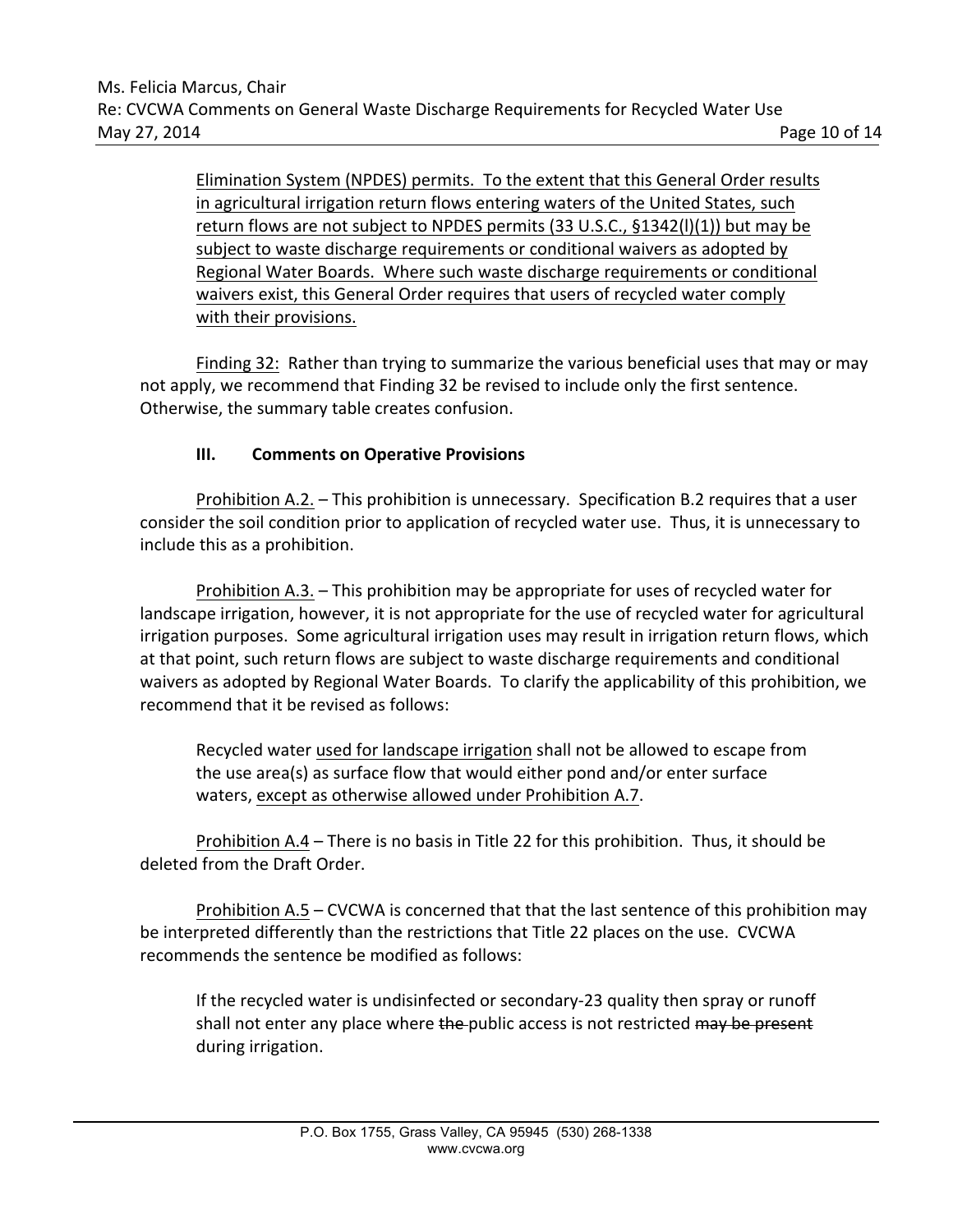Prohibition A.7 – Prohibition A.7 needs to be revised to take into consideration that some waste discharge requirements and conditional waivers for irrigated agriculture include time schedules for meeting applicable water quality objectives in receiving waters. In order to avoid confusion, and avoid conflict between applicable orders, we recommend that Prohibition A.7 be revised as follows:

The incidental discharge of recycled water to surface waters (unless otherwise authorized through time schedule provisions in waste discharge requirements or conditional waivers for discharges from irrigated agriculture) shall not unreasonably affect present and anticipated beneficial uses of water, and not result in water quality less than that prescribed in water quality control plans or policies.

Prohibition A.9 – This prohibition should be revised in accordance with our comments above.

Specification  $B.1 - To$  provide clarity, we recommend that the introductory sentence be revised as follows:

Recycled water production, distribution, and use permitted under this General Order shall be in compliance with all of the following requirements:

Additionally, we recommend B.1.a specific "applicable" Title 22 requirements, as some requirements are for specific uses or levels of treatment.

Specification  $B.2 - As$  stated previously, the State Water Board Recycled Water Policy applies to landscape irrigation and does not pertain directly to agricultural irrigation. Accordingly, it is inappropriate to link all use requirements to requirements of consistency with the State Water Board Recycled Water Policy. To clarify that the State Water Board Recycled Water Policy applies to landscape irrigation, we recommend Specification B.2 be revised as follows:

Application of recycled water to the use area for landscape irrigation shall be at agronomic rates and shall consider, soil, climate, and nutrient demand, consistent with applicable provisions of the Recycled Water Policy.

To then account for the fact that recycled water may be used for agricultural irrigation purposes, we recommend addition of a new specification.

Application of recycled water to the use area for agricultural irrigation shall be at agronomic rates and shall consider, soil, climate, and nutrient demand.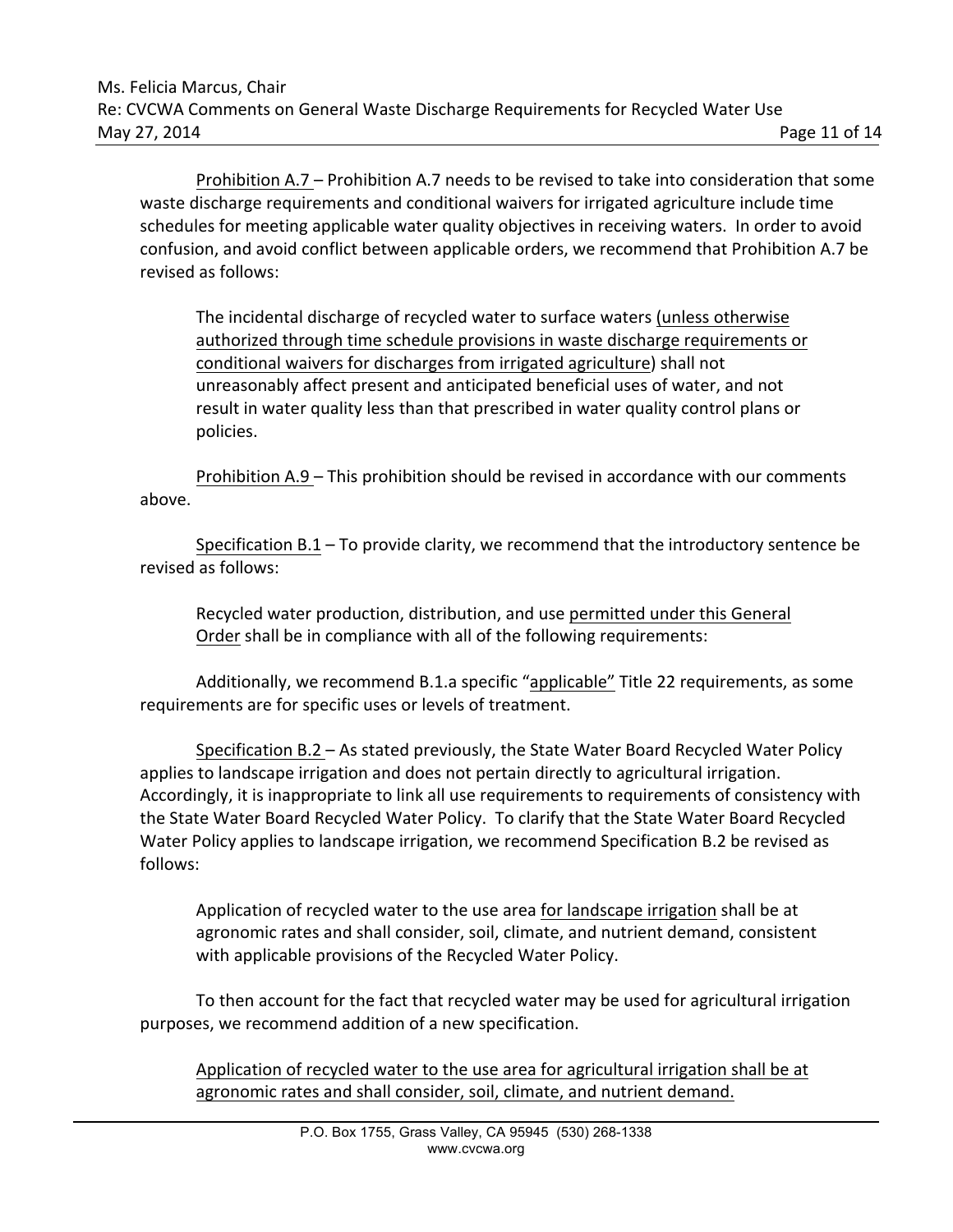Specification  $B.3 - We$  appreciate the fact that for some agencies, use of wastewater as recycled water will be subject to Water Code section 1211 and that approval must be obtained accordingly. However, it is important to note that there are many wastewater agencies that currently apply wastewater to land and that wastewater may be better used as recycled water under the terms of this Draft Order. This is particularly true in the Central Valley. For those entities that are not surface water dischargers, and therefore not subject to Water Code section 1211, it is inappropriate and inefficient to require them to contact the State Water Board's Deputy Director of Water Rights for such a determination. Thus, Specification B.3 should be revised to clarify that such a requirement applies for wastewater that is currently discharged to a watercourse - not wastewater that is currently being disposed of to land.

Specification B.4 – Pursuant to our comment above for Finding 31, we recommend that this specification be deleted.

Specification C.5 – This section requires the administrator to submit to CDPH documentation of installation and maintenance two different criteria. This requirement to submit, as written, rather than maintain as required by title 27 of the California Code of Regulations, may be very burdensome to the administrator and CDPH. CVCWA recommends the specification be revised to mirror California Code of Regulations, title 17, Chapter 5, Group 4, Article 2, section 7605(f) which requires "Reports of testing and maintenance [of backflow devices] shall be maintained by the water supplier for a minimum of three years" and allow the administrator to designate the maintenance of this to the supplier.

Specification  $C.12$  – This provision should be modified to allow the administrator to provide a link or other methodology to access the water recycling permit, rather than to provide actual copies.

Specification  $D.3$  – We agree with the intent of this statement, however, it appears to be more appropriate as finding rather than as a general provision.

Specification  $D.4 - As$  written, Specification D.4 appears to promote the development of individual Salt and Nutrient Management Plans rather than encouraging participation in regionwide or basin-wide planning efforts. The preparation of individual plans is contrary to the intent and purpose of Salt and Nutrient Management Planning as required by the State Water Board Recycled Water Policy. To better capture the intent of Salt and Nutrient Management Planning, we recommend that the provision be replaced in its entirety as follows:

The Administrator shall participate in Regional Water Board planning efforts for the development of Salt and Nutrient Management Plans unless otherwise directed by the Regional Water Board.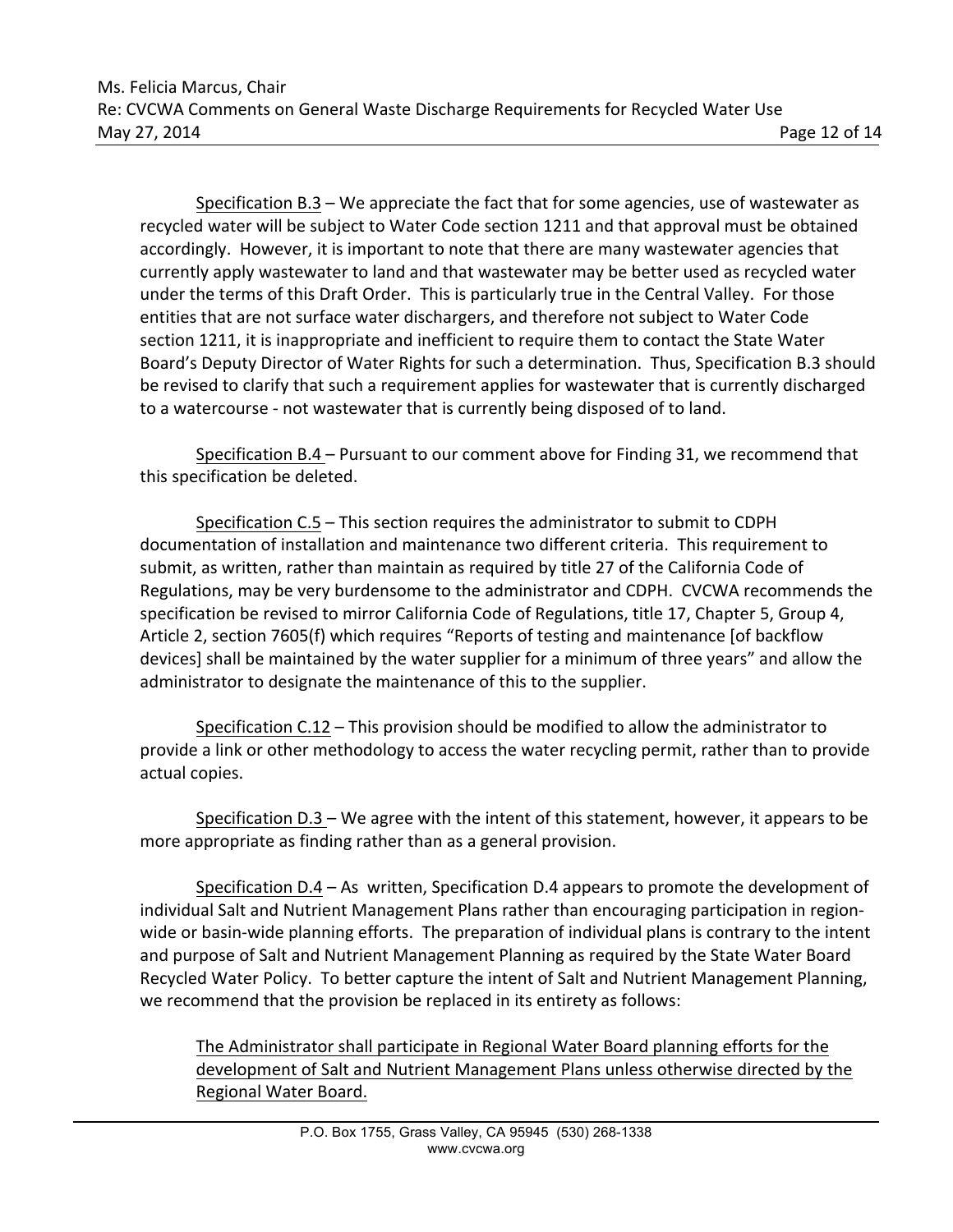Specification D.6.c – The Draft Order authorizes the use of recycled water, not "water recycling." Accordingly, the term "water recycling" should be changed to "use of recycled water."

Specification D.7 – This specification does not make sense and should be clarified as to its meaning.

Specification D.10 - Users of recycled water that are agricultural users may have requirements that pertain to discharges of waste from irrigated lands. To the extent that such requirements apply, this Draft Order needs to recognize their application. However, as currently worded, this provision is too broad and creates confusion. To clarify this requirement, we recommend the following:

Users of recycled water that are agricultural irrigation shall comply with all requirements of applicable WDRs or waivers of WDRs, including without limitation WDRs or waivers regulating agricultural discharges to from irrigated lands.

## **IV. Comments on Attachments**

Attachment A, Notice of Intent, Section II, Provision b.2 – estimating water use from each user of recycled water is burdensome when many connections are involved. General use amounts for types of use should suffice. CVCWA recommends only retaining the requirement for "An estimated amount of recycled water used at Use Area(s) and removing the rest of the requirement.

Attachment A, Notice of Intent, Section III, Provision d – See comment below on Priority Pollutants.

Attachment B Monitoring and Reporting Program, Provision B.3.a. – CVCWA is very concerned with the requirement for priority pollutant monitoring. Such monitoring is expensive, and largely does not apply to constituents of concern associated with recycled water. For small wastewater agencies, such as those in the Central Valley, this additional expense may act as a significant deterrent to transferring wastewater from a land disposal application to a recycled water use. Accordingly, CVCWA recommends that this requirement be deleted, or at the very least, not apply to agencies that have a design production flow of one million gallons per day or less. Additionally, we recommend that if maintained, the permit allow for samples taken during periods when recycled water is not used but is representative of the treatment that recycled water receives, to be used in lieu of the actual recycled water. This would reduce monitoring for